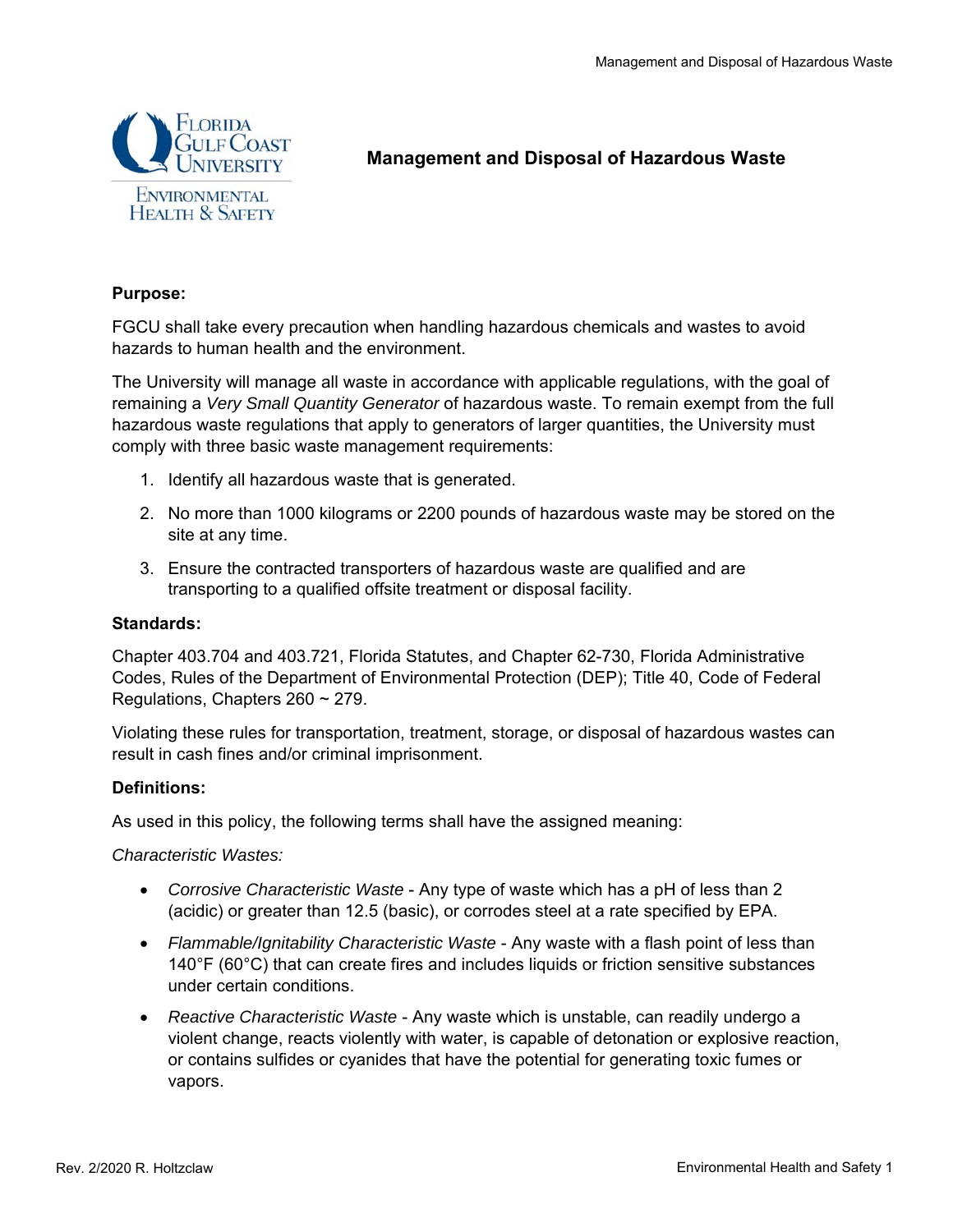- *Toxic Characteristic Waste (or TCLP)* Any waste identified through an EPA method (**T**oxic **C**haracteristic **L**eachate **P**rocedure) that has the potential of forming a leachate that may cause groundwater contamination. If any product contains a constituent greater than a specified concentration as determined by the TCLP, it is a hazardous waste.
- *Contaminated Media and Debris* Environmental media (i.e. soil or ground water) contaminated by a listed hazardous waste must be managed as that listed waste regardless of the concentration of waste they contain. Media and debris contaminated with a characteristic hazardous waste must be managed as a characteristic hazardous waste only if they exhibit a hazardous waste characteristic.

*Hazardous Waste* - Any solid waste (as defined by the Federal Solid Waste Disposal Act) which possess hazardous characteristics, such as ignitability, corrosiveness, reactivity, or toxic characteristics (TCLP) as defined by the Code of Federal Regulations (40 CFR 261~262).

*Listed Hazardous Waste* - Any chemical or product as listed in 40 CFR 261.31 - 261.33. Listed wastes are divided into four categories, according to their origin, often referred to as P, F, K, and U wastes. Listed wastes are always hazardous regardless of their chemical composition-no testing is required to identify them.

- P Listed wastes Unused Waste, Acutely Hazardous Commercial Chemical Products i.e. aldrin a chemical used as an agricultural insecticide.
- F Listed wastes Waste from Generic Industrial Processes i.e. certain used solvents from cleaning or degreasing.
- K Listed wastes Waste from Specific Industry Sectors i.e. certain petroleum refining waste.
- U Listed wastes Unused Waste, from Commercial Chemical Products i.e. DDT and formaldehyde.

*Mixtures -* A mixture of a listed waste and any other waste will remain regulated as a listed waste regardless of the percentage of the listed waste in the mixture.

*RCRA* - The Resource Conservation and Recovery Act is the public law that creates the framework for the proper management of hazardous and non-hazardous solid waste.

*Satellite Accumulation Area* - A temporary storage and collection area of hazardous waste, **near the point of generation**, which is under direct control of the person or operator generating the waste.

*Solid Waste* - For purposes of this program, a solid waste may be any solid, liquid, or containerized gas, which no longer has an appropriate and legal intended use for the University.

*Storage Area* - This is a regulated area in which all containers must be labeled, dated, and inspected weekly, in which hazardous wastes are temporarily stored while awaiting transport to a licensed disposal facility.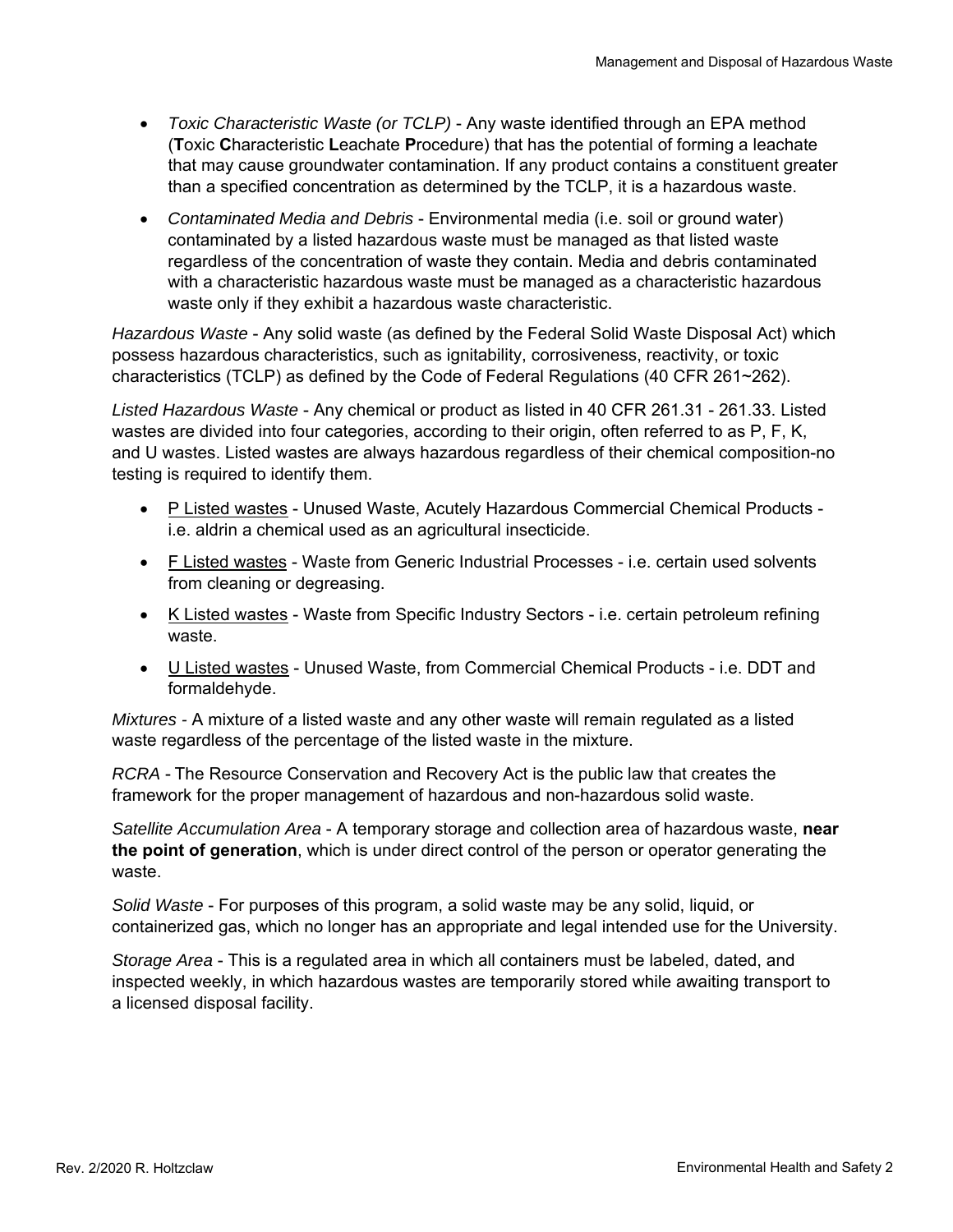## **Responsibility:**

It is the responsibility of the departmental supervisor, instructor, and/or laboratory manager to ensure the proper management, and storage of all hazardous wastes generated by their respective department, laboratory, or research operation.

#### **Environmental Health and Safety:**

Environmental Health and Safety collects hazardous wastes from generators in a timely manner; verifies appropriate identification and labeling information; provides appropriate temporary storage, and arranges for transportation and disposal of the waste in a safe and legal manner.

## **Emergency Notifications and Emergency Response:**

State and Federal regulations 40 CFR 262.34(d)(4) require that the University develop and maintain an Emergency Response Plan to address spills, fires and other emergencies associated with hazardous waste.

Spills and releases of certain chemicals in excess of their Reportable Quantities (RQ) require immediate notification of the National Response Center and the State Warning Point. Environmental Health and Safety or other designee should be contacted immediately if a large amount of a substance has been spilled or released.

Spills of small quantities occur on occasion. In most cases these spills can and should be handled by FGCU laboratory or shop personnel in a safe manner. Spilled materials and absorbents must be handled as a hazardous waste if applicable criteria are met as defined above under definitions under Listed Hazardous Waste.

Spills that cannot be handled safely by laboratory or shop personnel should be referred to Environmental Health and Safety who will contact the proper agencies.

Spills of large quantities, extremely hazardous substances, or any spill that is an immediate threat to personal safety or the environment shall be handled through the Emergency Notification System. That system shall be activated as follows:

- 1. Contact University Police (UPD) at 911. Inform them of the exact situation, chemicals and quantities involved, and the location.
- 2. University Police will contact Lee County and the San Carlos Park Fire Department. University Police will also contact the Director of EH&S or designee.
- 3. The Director of EH&S or designee will determine if RQ's have been exceeded and make appropriate notification to the State Warning Point and the National Response Center

#### **Procedures for Departments Generating Hazardous Wastes:**

- 1. Identify all hazardous waste at the source. A material does not become a waste until it can no longer be used for its intended purpose.
- 2. For Biohazardous Waste, refer to *Management and Disposal of Biohazardous Waste*.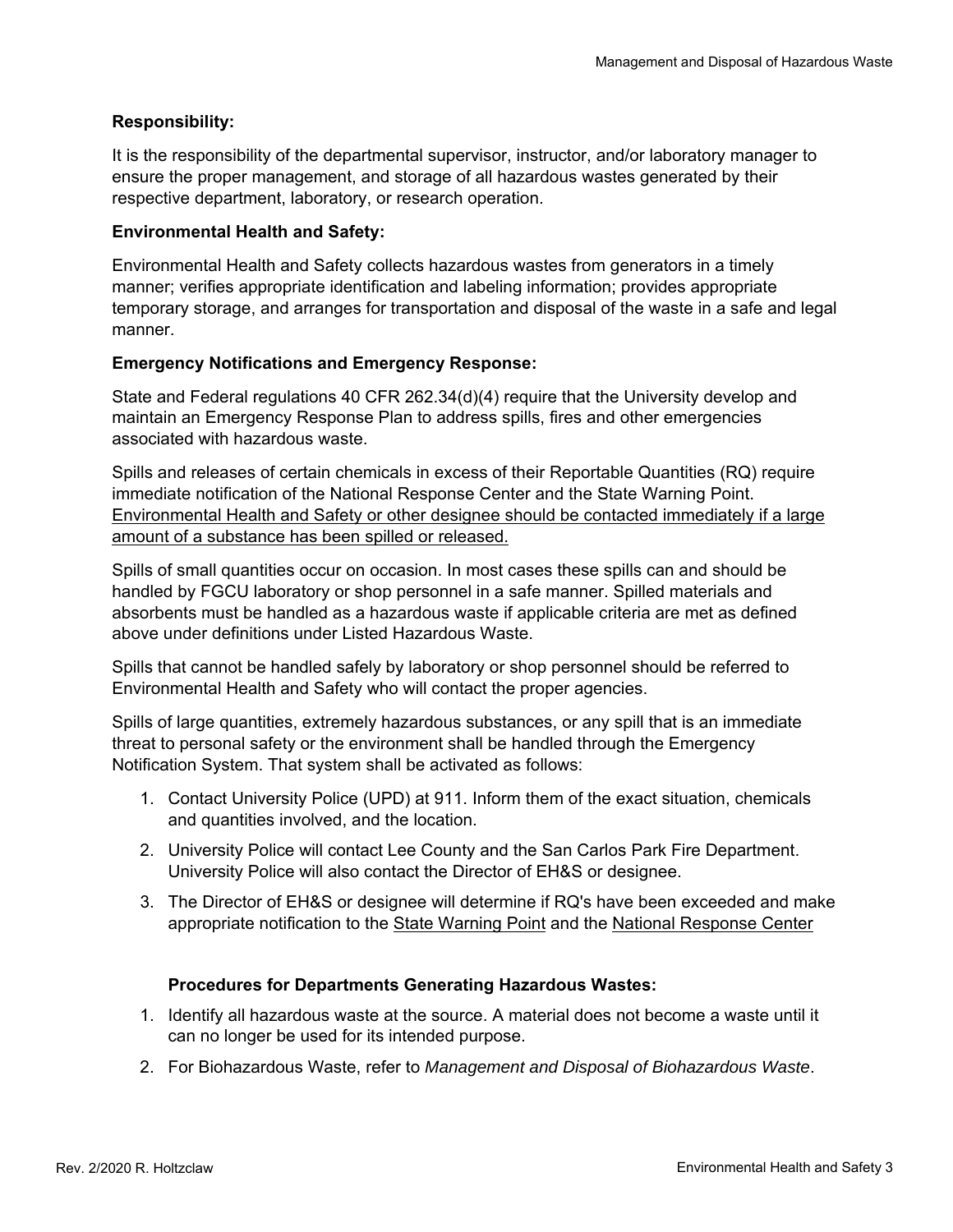- 3. Ensure that hazardous wastes are collected in appropriate containers, which are compatible with the waste and can be tightly capped.
- 4. Clearly label all hazardous waste with all known constituents. Include both the solvent(s) and solute(s). Include all listed and characteristic components.
- 5. Designate a satellite accumulation area for temporary storage until collected by EH&S.
- 6. Complete all sections of the Material Pick-up Request Form for each type of waste and submit it to EH&S.

## **Environmental Health & Safety**

EH&S will package, label, manifest, and transport all hazardous waste as required by applicable EPA, DOT, and state DEP regulations.

Environmental Health and Safety will maintain all records including the chemical identity, quantity of material, date of collection, and hazardous waste manifests for a minimum of 3 years.

## **Do's and Don'ts:**

- 1. *Do* use an appropriate size container for the waste generated. Under-filled containers cost the same to dispose as those filled.
- 2. *Don't* overfill containers. Leave approximately a one to two inch air space at the top of the container. Over filled containers of volatile organics pressurize and leak in storage. Leaking containers are a violation of hazardous waste regulations and also eradicate the ink on labels.
- 3. *Do* write legibly on the label with permanent ink. Write out chemical name(s) of the components. Avoid using chemical formulas. Please do not use water based felt tip markers.
- 4. *Don't* mix metallic mercury (Hg) with any other chemicals.
- 5. Keep all organic and inorganic mercury compounds separate from other materials. Contact EH&S if a procedure uses mercuric compounds or generates a hazardous waste containing mercuric compounds.
- 6. *Don't* mix radioactive materials with any hazardous waste.
- 7. *Don't* mix biohazardous materials with any hazardous waste.
- 8. *Don't* mix incompatible materials together. If unsure of any particular combinations, use a separate container.
- 9. *Do* call Environmental Health and Safety if you have any questions or are not sure how to manage a particular substance.

#### **Waste Minimization:**

Waste minimization is federally mandated for hazardous waste generators. Minimize Waste through techniques including:

• Recycling solvents thru EH&S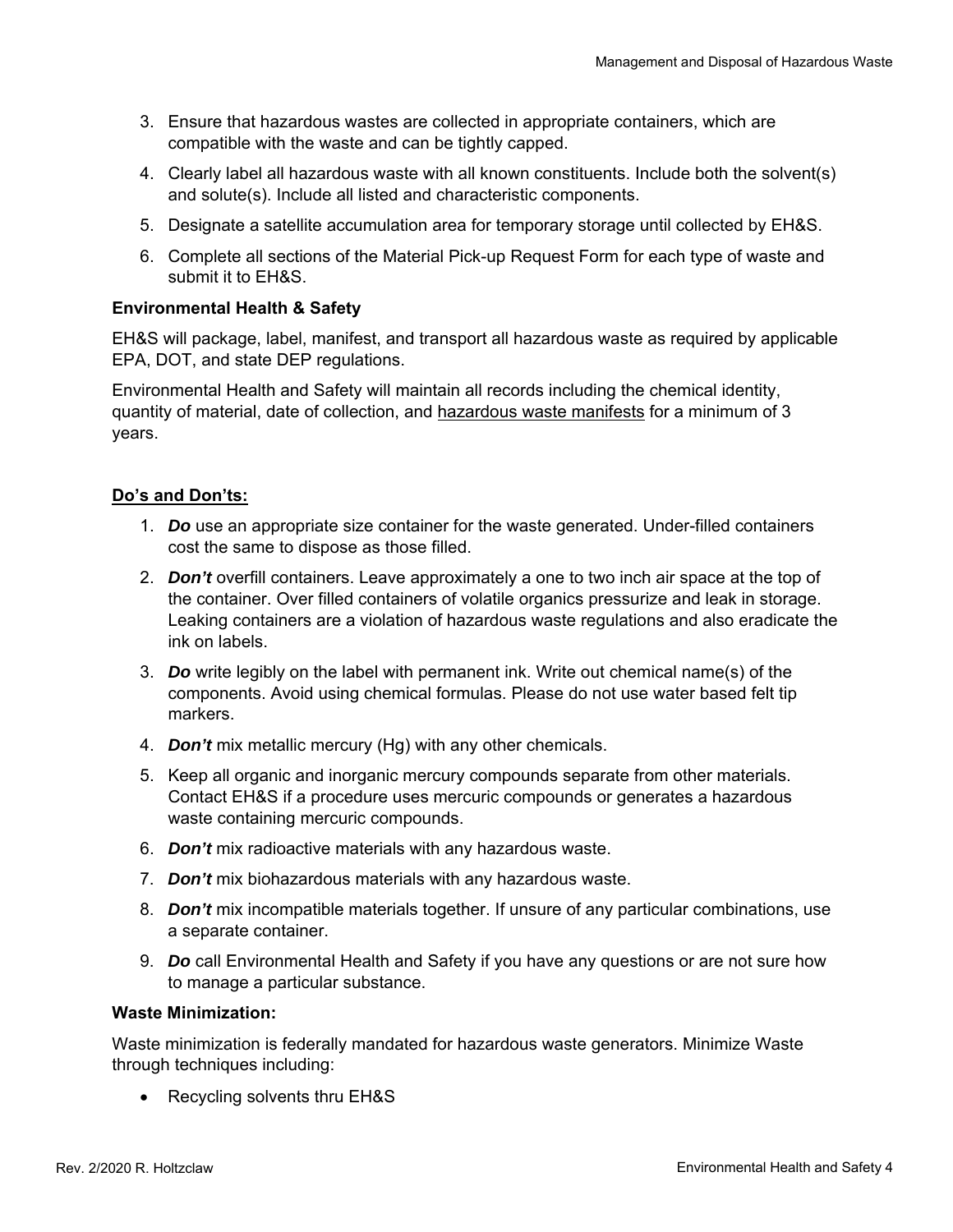- Eliminating the waste generating process Change or modify a process so that a hazardous waste is not produced. (i.e. use a computer program or model demonstration.)
- Substituting a non- or less hazardous material, for example:
	- o Use non-formaldehyde-based fixatives in place of formalin
	- o Purchase formaldehyde-free preserved specimens
	- o Use non-hazardous scintillation fluids in place of toluene
	- $\circ$  Use water-based latex paints and stains in place of oil based paints, stains, and solvents, etc.
- Using less material Reduce the scale of procedures or process.
- Checking with other labs or stockrooms to see if they may have what is needed.
- Reusing and recycling materials where-ever practical.
- *Do not purchase large quantities of materials because they are less expensive per unit volume.*
- **Purchasing small quantities/only purchase what you need Remember that the cost of disposal often exceeds the purchase price. Recognizing the financial impacts related to the disposal of hazardous wastes also helps minimize the volumes that are generated.**
- Practice "Eco-Purchasing": consider attributes such as: recycled contents, toxicity, reusability, durability, and reparability, before you buy a product.

#### **Training:**

EHS provides training to all faculty, staff, and students performing any activities, which could generate a hazardous waste.

Training topics to be covered will include, at a minimum, the following:

- 1. Standard operating procedures and safety evaluations
- 2. Hazardous waste identification and classification
- 3. Proper labeling
- 4. Proper containers, segregation, and storage within generating areas
- 5. Emergency procedures and spill response
- 6. Penalties for non-compliance

#### **Routine Contacts for Hazardous Waste Collection or Information:**

Environmental Health and Safety

Phone: 239-590-1414

Email: ehs@fgcu.edu